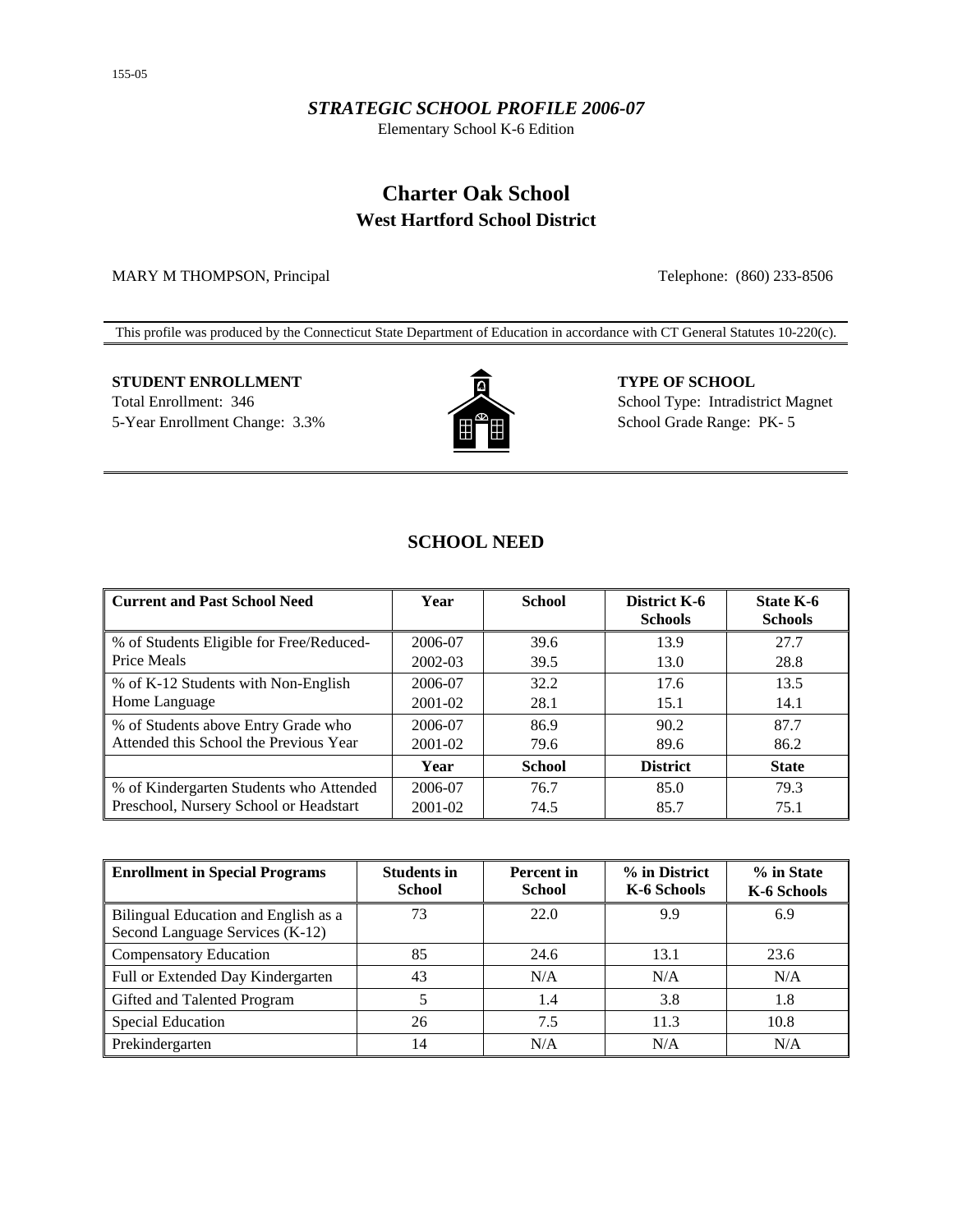155-05 Page 2

| <b>Race/Ethnicity</b> | <b>Number</b> | Percent | <b>STUDENT RACE/ETHNICIT</b>           |
|-----------------------|---------------|---------|----------------------------------------|
| American Indian       |               | 0.3     |                                        |
| Asian American        | 56            | 16.2    |                                        |
| <b>Black</b>          | 72            | 20.8    | <b>Total Minority 2006-07</b><br>80.1% |
| Hispanic              | 148           | 42.8    | <b>Total Minority 2001-02</b><br>65.4% |
| White                 | 69            | 19.9    |                                        |

## **Race/Ethnicity Number Percent STUDENT RACE/ETHNICITY**

| <b>Total Minority 2006-07</b> | 80.1% |
|-------------------------------|-------|
| <b>Total Minority 2001-02</b> | 65.4% |

#### **EFFORTS TO REDUCE RACIAL, ETHNIC, AND ECONOMIC ISOLATION**

Below is the description submitted by this school of how it provides educational opportunities for its students to interact with students and teachers from diverse racial, ethnic, and economic backgrounds.

Charter Oak Academy of Global Studies is an intra-district magnet school. Children attending other elementary schools in West Hartford are welcome to attend this school as magnet students. Through district and school orientation meetings, brochures, special events, visitations and tours, and through community TV, community members are informed about the offerings and enhancements available to potential magnet families. The many flags that fly at Charter Oak Academy represent the countries of our school's culturally diverse population. Students have the opportunity to experience and learn about cultural diversity in their daily interactions and also have numerous opportunities to explore the cultures of the world through our Global Studies Curriculum.

Students explore a variety of cultures to enhance their understanding and appreciation of the world tapestry through the use of a wide range of texts, field studies, guest speakers, Internet links and cultural experiences in the visual and performing arts. A yearly International Celebration provides an audience for students to share their learning and independent investigations as they bring the many cultures to life for the school community.

We forged connections closer to home through our participation in the Esteem Program, for all fifth graders, with Canton High School. All fifth graders have been trained in peer mediation. They also explore how these skills, as well as other skills for success, could lead them into future careers. A whole-school Junior Achievement day and a fifth grade career day, during which members of the community met with students to discuss career paths, served as culminating activities. Many of the community participants represented a range of ethnic and racial backgrounds, further broadening our students' academic and social experiences.

#### **SCHOOL RESOURCES**

| 988<br>988<br>Total Hours of Instruction Per Year | 985 |  |
|---------------------------------------------------|-----|--|

\*State law requires at least 900 hours for grades 1 through 12 and full-day kindergarten, and 450 hours for half-day kindergarten.

| <b>TECHNOLOGY</b> | % of Classrooms, Libraries, and<br><b>Laboratories Wired for:</b> | <b>School</b> | District K-6 | State K-6 |
|-------------------|-------------------------------------------------------------------|---------------|--------------|-----------|
|                   | Video                                                             | 100.0         | 98.5         | 64.6      |
|                   | Voice                                                             | 100.0         | 100.0        | 74.8      |
|                   | Internet Access                                                   | 100.0         | 100.0        | 97.3      |
|                   | Multi-Room Network (LAN)                                          | 100.0         | 100.0        | 81.3      |

| <b>Computers</b>                                | <b>School</b> | Dist K-6 | State K-6 | This school                     |
|-------------------------------------------------|---------------|----------|-----------|---------------------------------|
| # of Students Per Academic Computer             | 2.5           | 4.0      | 3.6       | does not have                   |
| % of Computers that are High or Moderate Power  | 90.5          | 97.1     | 89.5      | a functional<br>satellite link. |
| % of Computers with Internet Access, All Speeds | 100.0         | 97.0     | 97.3      |                                 |
| % of Computers with High Speed Internet Access  | 100.0         | 97.0     | 96.1      |                                 |
| % of Internet Computers with Filtering Software | 100.0         | 98.5     | 98.6      |                                 |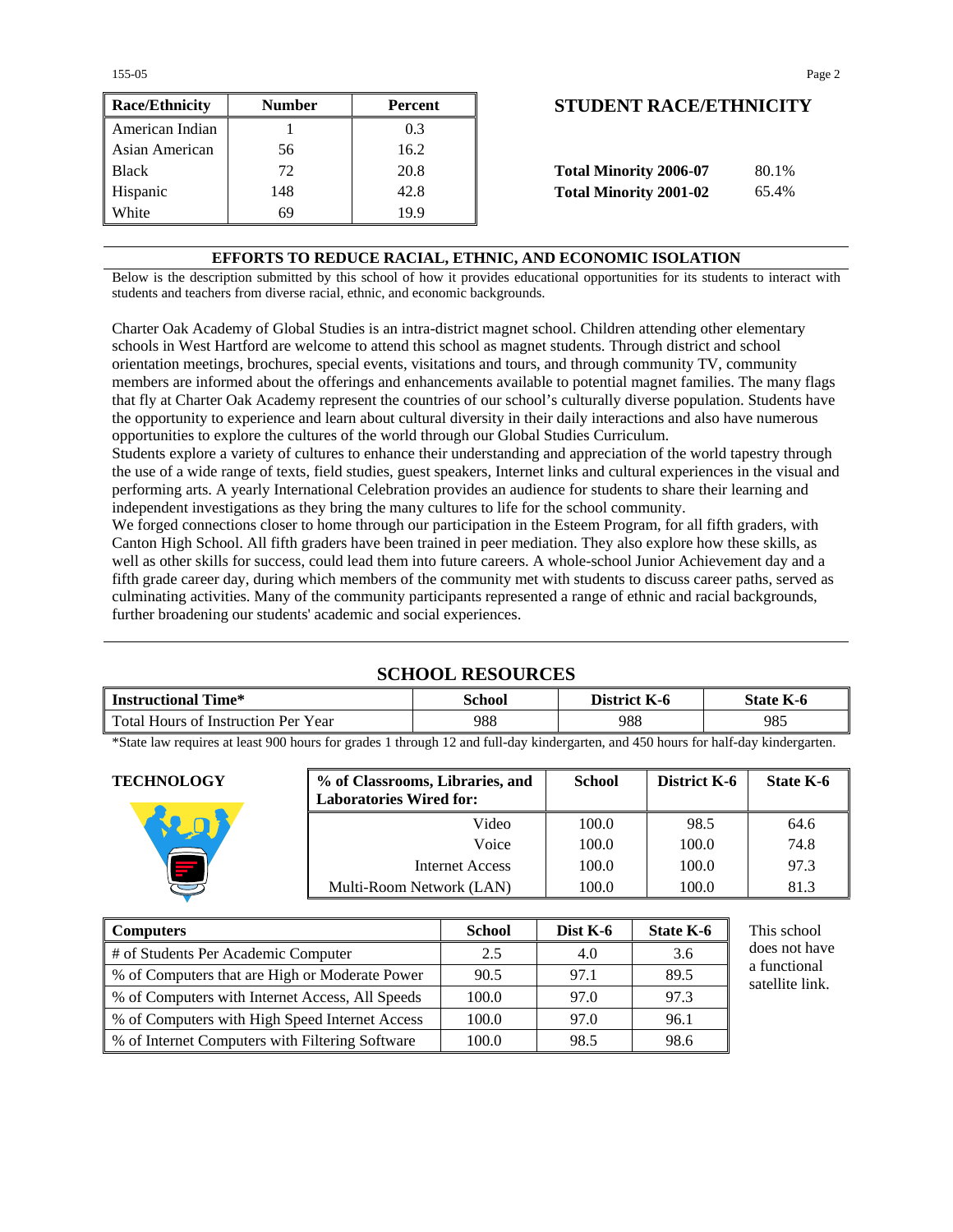#### **LIBRARY MATERIALS**

Free on-line access to periodicals, newspapers, and other resources is available to all Connecticut schools through the Connecticut Digital Library.

| <b>Print and Non-Print Materials</b>                    | <b>School</b> | Dist K-6 | State K-6 |
|---------------------------------------------------------|---------------|----------|-----------|
| # of Print Volumes Per Student*                         | 43.4          | 32.8     | 28.0      |
| % of Print Volumes Purchased in<br>the Last Three Years | 4.7           | 12.2.    | 12.2      |
| # of Print Periodical Subscriptions                     | 12            | 20.0     | 15.1      |
| # of Non-Print Materials                                | 80            | 275.9    | 406.8     |

\*Because a certain number of volumes are needed for a library of adequate breadth and depth, a small school may need a higher number of volumes per student.

#### **STAFFING RESOURCES**

|       |                           |               |                 |              | 1 <u>cach</u> olo                | - - - - - | ---- |
|-------|---------------------------|---------------|-----------------|--------------|----------------------------------|-----------|------|
|       | <b>Average Class Size</b> | <b>School</b> | <b>District</b> | <b>State</b> | Administrators                   |           | 1.0  |
| Gr. K | 2006-07                   | 14.3          | 19.6            | 18.2         | Department Chairs                | 0.0       | 0.0  |
|       | 2001-02                   | 18.3          | 20.3            | 18.3         | Library/Media Staff              | 0.0       | 1.0  |
| Gr. 2 | 2006-07                   | 19.7          | 20.2            | 19.5         | Counselors, Social Workers,      | 1.8       | 1.8  |
|       | 2001-02                   | 17.7          | 19.6            | 19.6         | and School Psychologists         |           |      |
| Gr. 5 | 2006-07                   | 17.7          | 22.1            | 21.2         | <b>Other Professionals</b>       | 1.8       | 2.0  |
|       | 2001-02                   | 18.0          | 21.4            | 21.5         | # of Non-Certified Instructional | 8.0       | 7.0  |

| u neguvnjeg |               | <b>School Staff Count</b><br><b>Full-Time Equivalent</b> | 2006-07      | 2005-06 |                                  |      |      |
|-------------|---------------|----------------------------------------------------------|--------------|---------|----------------------------------|------|------|
|             |               | # of Certified Staff                                     |              |         |                                  |      |      |
|             |               |                                                          |              |         | Teachers                         | 30.1 | 29.7 |
| 'lass Size  | <b>School</b> | <b>District</b>                                          | <b>State</b> |         | Administrators                   | 1.0  | 1.0  |
| 2006-07     | 14.3          | 19.6                                                     | 18.2         |         | Department Chairs                | 0.0  | 0.0  |
| 2001-02     | 18.3          | 20.3                                                     | 18.3         |         | Library/Media Staff              | 0.0  | 1.0  |
| 2006-07     | 19.7          | 20.2                                                     | 19.5         |         | Counselors, Social Workers,      | 1.8  | 1.8  |
| 2001-02     | 17.7          | 19.6                                                     | 19.6         |         | and School Psychologists         |      |      |
| 2006-07     | 17.7          | 22.1                                                     | 21.2         |         | <b>Other Professionals</b>       | 1.8  | 2.0  |
| 2001-02     | 18.0          | 21.4                                                     | 21.5         |         | # of Non-Certified Instructional | 8.0  | 7.0  |

| <b>Professional Staff Race/Ethnicity</b>                       | 2006-07       | 2005-06      | 2001-02   |
|----------------------------------------------------------------|---------------|--------------|-----------|
| % Minority                                                     | 8.1           |              | 5.4       |
| Professional Staff Experience and Training                     | <b>School</b> | District K-6 | State K-6 |
| Average Years of Experience in Connecticut and Other Locations | 9.6           | 12.2         | 14.0      |
| ↓ % with Master's Degree or Above                              | 78.4          | 80.6         | 81.0      |

#### **SCHOOL PROCESSES**

| <b>Selected Subject Areas, Grade 5</b> | <b>Estimated Hours of Instruction Per Year</b> |                 |              | Computer/                             |
|----------------------------------------|------------------------------------------------|-----------------|--------------|---------------------------------------|
|                                        | <b>School</b>                                  | <b>District</b> | <b>State</b> | <b>Technology</b><br><b>Supported</b> |
| Art                                    | 36                                             | 36              | 31           | No                                    |
| <b>Computer Education</b>              | $\Omega$                                       | 2               | 17           | N/A                                   |
| <b>English Language Arts</b>           | 427                                            | 421             | 427          | N <sub>0</sub>                        |
| Family and Consumer Science            | $\Omega$                                       | $\theta$        |              | N/A                                   |
| Health                                 | 28                                             | 28              | 23           | No                                    |
| Library Media Skills                   | 18                                             | 18              | 18           | N <sub>0</sub>                        |
| <b>Mathematics</b>                     | 202                                            | 200             | 195          | N <sub>0</sub>                        |
| Music                                  | 36                                             | 36              | 32           | N <sub>0</sub>                        |
| Physical Education                     | 54                                             | 54              | 40           | No                                    |
| Science                                | 76                                             | 79              | 97           | N <sub>0</sub>                        |
| <b>Social Studies</b>                  | 75                                             | 74              | 92           | N <sub>0</sub>                        |
| <b>Technology Education</b>            | $\Omega$                                       | $\theta$        |              | N/A                                   |
| <b>World Languages</b>                 | 36                                             | 41              | 11           | N <sub>0</sub>                        |

\*Interdisciplinary Approach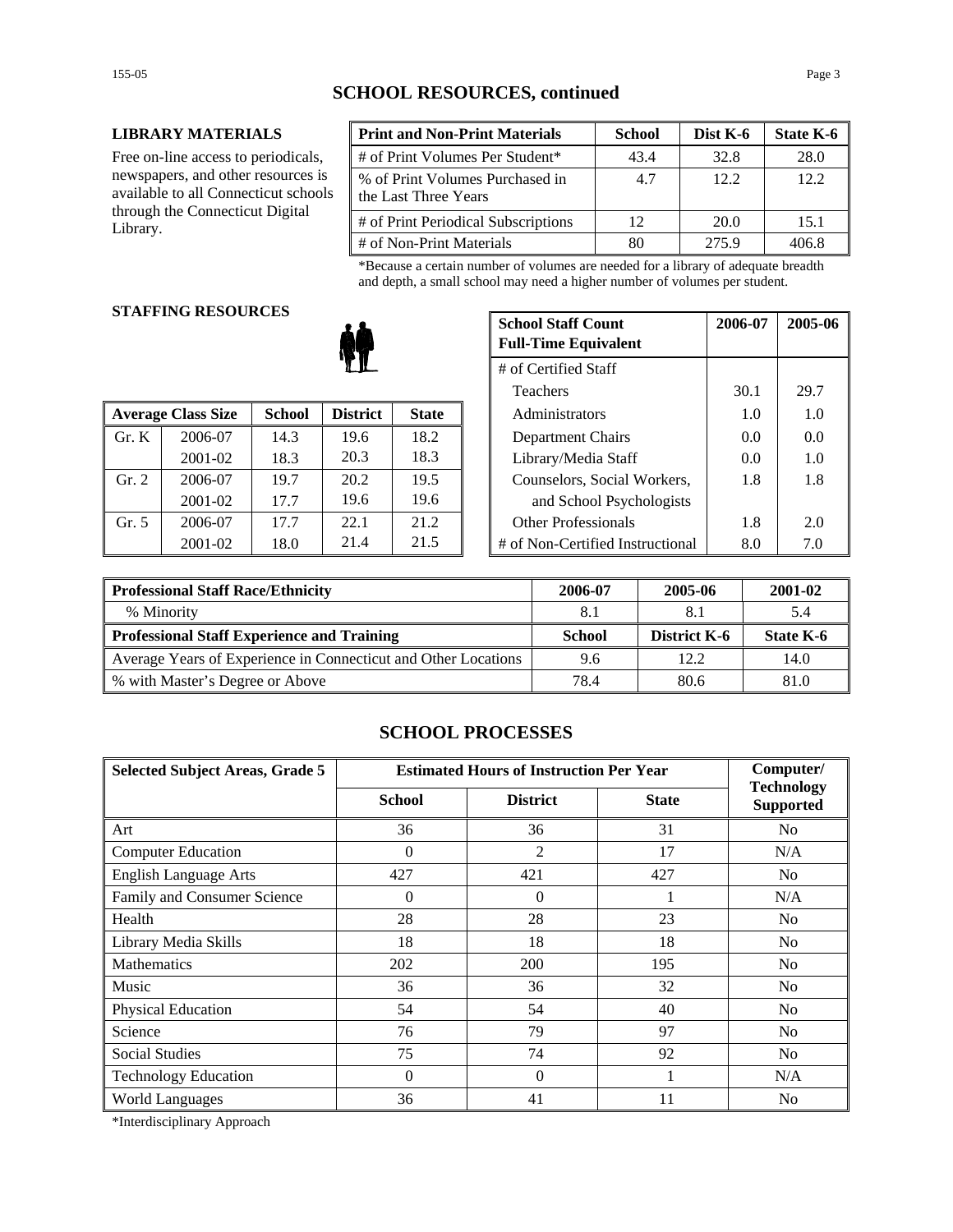#### **SCHOOL PROCESSES, continued**

| <b>Types of Remedial Instructional Services</b><br><b>Provided to Students Lacking Basic Skills</b> | Available in<br><b>Mathematics</b> | Available in<br><b>Language Arts</b> |
|-----------------------------------------------------------------------------------------------------|------------------------------------|--------------------------------------|
| <b>Pull-Out Instruction</b>                                                                         | Yes                                | Yes                                  |
| In-Class Tutorial                                                                                   | Yes                                | Yes                                  |
| After School Program                                                                                | Yes                                | Yes                                  |
| Summer School (2006)                                                                                | N <sub>0</sub>                     | No                                   |
| <b>Other</b>                                                                                        | No                                 | No                                   |

**World Language** Formal instruction (at least 1 hour per week) in a world language starts in grade 1 in this school. In Connecticut, 5.9% of K-6 schools have started world language instruction at this grade or earlier.

| <b>Student and Teacher Statistics</b>                                                    | School | <b>District K-6</b> | State K-6 |
|------------------------------------------------------------------------------------------|--------|---------------------|-----------|
| % of Students Retained in Grade after 2005-06 School Year                                |        | 0.2                 |           |
| Teacher Attendance, 2005-06: Average # of Days Absent Due<br>to Illness or Personal Time | 7.7    | 6.4                 |           |
| % Certified Staff Assigned to Same School the Previous Year                              | 81.1   | 80.5                | 83.3      |

#### **HOME AND SCHOOL COMMUNICATION AND SUPPORT**

The following narrative was submitted by this school.

Our school families, many of whom are new to this country, participate in numerous activities and programs offered through our Family Resource Center and PTA. Family FUNdamentals, People Empowering People, a parent leadership program, and other offerings enable us to enhance family understanding of and involvement in the academic lives of their children. Family Book Club and parent Math and Science days are examples of programs offered by Charter Oak teachers that encourage parents and children to learn together.

Charter Oak continued to welcome parents to come together to learn about Mathematics and Trailblazers, CMT preparation at home, reading and understanding report cards, supporting homework completion, and discipline, through C.H.A.T. evenings (Come meet with Home and school for Adventures in learning Together for success). During these evenings, parents were encouraged to connect with teachers to aid their children's academic, social and emotional growth. Some parents attended these events for the first time, while others continued the learning they had begun a year ago. This partnership with parents has shown positive results in forging stronger parent/teacher/student bonds. Other opportunities for family involvement included Homework Center Tutoring, volunteer lunchtime book clubs, library volunteers, and involvement in career day and Junior Achievement.

Charter Oak received a grant from the state of Connecticut to build connections between home and school. Second grade teachers invited parents and community members to learn literacy strategies and techniques to better help their children learn at home.

Two teams of Charter Oak students competed in Connecticut's Odyssey of the Mind competition. An overwhelming number of students participated in Inter-El, a select group of musicians chosen from the eleven elementary schools in the district. Participation in Art Quest, Town-Wide Field Day, and GETT Connected enabled students with various interests to get involved. Community awareness and participation were evident through the Charter Oak Student Council's pairing with the Central Connecticut State University Student Government to create a school mural, and the school-wide talent show being used as a tribute to Virginia-Tech students and alumni living in our community.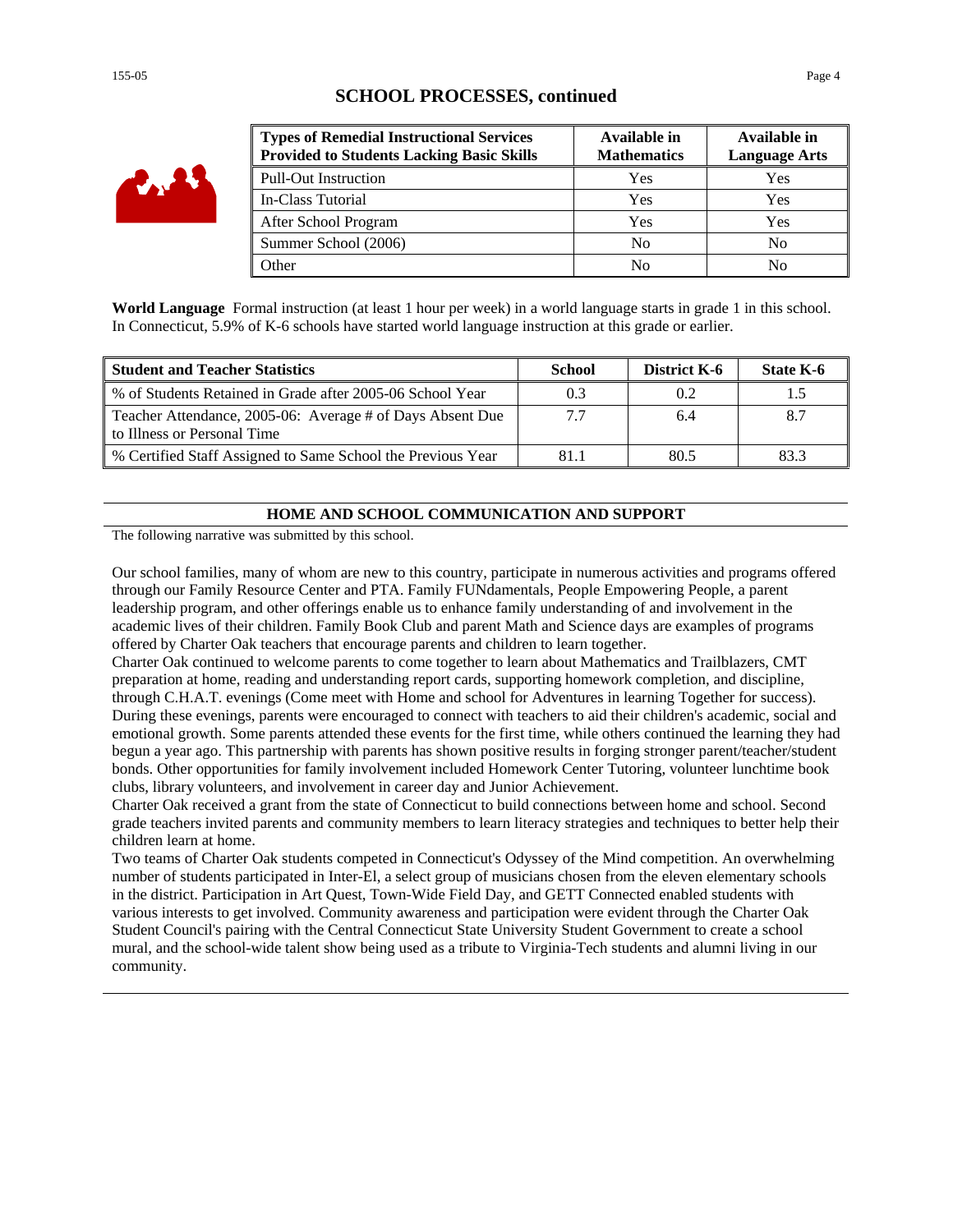#### **STUDENT PERFORMANCE**

**Connecticut Mastery Test, Fourth Generation, % Meeting State Goal.** The Goal level is more demanding than the Proficient level, but not as high as the Advanced level, reported in the No Child Left Behind Report Cards.

|         | <b>Grade and CMT Subject</b> | <b>School</b> | <b>District</b> | <b>State</b> |          | <b>Of All Schools in State</b> |
|---------|------------------------------|---------------|-----------------|--------------|----------|--------------------------------|
| Area    |                              |               |                 |              | Lowest % | Highest %                      |
| Grade 3 | Reading                      | 31.7          | 67.5            | 52.3         | 1.6      | 92.6                           |
|         | Writing                      | 31.1          | 72.6            | 60.8         | 0.0      | 93.9                           |
|         | <b>Mathematics</b>           | 31.1          | 71.5            | 59.4         | 0.0      | 96.0                           |
| Grade 4 | Reading                      | 42.3          | 65.9            | 57.0         | 0.0      | 95.2                           |
|         | Writing                      | 70.6          | 76.9            | 65.1         | 0.0      | 96.8                           |
|         | <b>Mathematics</b>           | 61.5          | 73.1            | 62.3         | 0.0      | 100.0                          |
| Grade 5 | Reading                      | 61.1          | 75.9            | 61.4         | 2.6      | 98.7                           |
|         | Writing                      | 55.6          | 77.8            | 64.6         | 2.3      | 98.5                           |
|         | <b>Mathematics</b>           | 63.0          | 78.8            | 66.0         | 4.5      | 95.8                           |
| Grade 6 | Reading                      | N/A           | N/A             | N/A          | N/A      | N/A                            |
|         | Writing                      | N/A           | N/A             | N/A          | N/A      | N/A                            |
|         | <b>Mathematics</b>           | N/A           | N/A             | N/A          | N/A      | N/A                            |



These results reflect the performance of students with scoreable tests who were enrolled in the district at the time of testing, regardless of the length of time they were enrolled in the district. Results for fewer than 20 students are not presented.

For more detailed CMT results, go to **www.ctreports**.

To see the NCLB Report Card for this school, go to **[www.sde.ct.gov](http://www.sde.ct.gov/)** and click on "No Child Left Behind."

| Student Attendance     | School | K-6<br>District. | <b>State K-6</b> |  |
|------------------------|--------|------------------|------------------|--|
| 2006<br>% on October 1 | 98.6   | 07<br>, 4        | 96.3             |  |

| <b>Physical Fitness</b> | <b>School</b> | <b>District</b> | <b>State</b> |          | <b>Of All Schools in State</b> |
|-------------------------|---------------|-----------------|--------------|----------|--------------------------------|
| % Passing All 4 Tests   |               |                 |              | Lowest % | Highest $\%$                   |
| Grade 4                 | 12.5          | 40.0            | 33.5         | 0.0      | 86.6                           |
| Grade 6                 | N/A           | N/A             | N/A          | 0.0      | 93.8                           |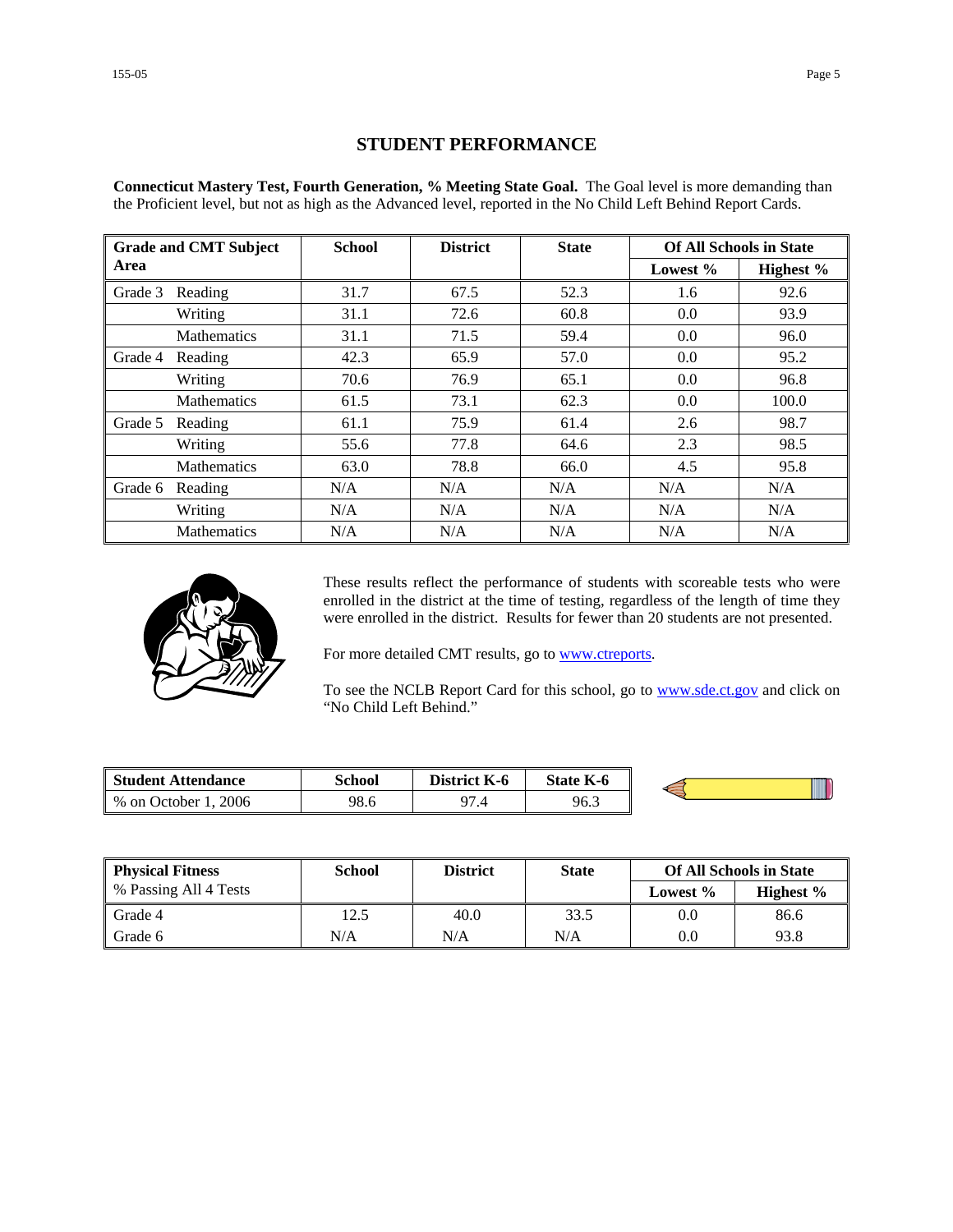The following narrative was submitted by this school.

In an effort to sustain the school's academic improvement, a full-day pre-Kindergarten program was added. This program ensures a developmentally appropriate learning balance between child-chosen and teacher-assigned learning. A renewed focus was placed on the writing process, reading comprehension, and the use of formative assessments to drive instruction, with additional staff development supports and resources being offered to teachers. A continued collaboration between the University of Connecticut and Charter Oak offered the M<sup>3</sup> math program in grade 5. Readers and writers workshops continued to provide systematic and explicit literacy instruction, and differentiated instruction continued to be the cornerstone for all instruction at Charter Oak.

A team approach, including careful assessment of data and student work, was used to enhance and further perfect our instruction. Teams attended various conferences, gaining information on strategies that would be used for continuous growth (Vanguard, Lucy Calkins, RTI, Closing the Achievement Gap, Classroom Management, etc.). Refinement of our Student Assistance Team program included the inclusion of Response to Intervention techniques, and an eight-week intervention, observation, and data-gathering period, in order to increase student achievement within the classroom setting.

An inclusive model of instruction has created opportunities for collaboration between classroom teachers, special education teachers, parents, and support personnel. Parent surveys, C.H.A.T. evenings, PTA Community Nights, and the providing of parent volunteer translators at events throughout the year have continued to increase the level of communication and parent involvement at Charter Oak.

#### **SUPPLEMENTAL SCHOOL INFORMATION**

The space below was optionally used by this school to describe aspects of the school not presented elsewhere in the profile.

The entire community embraces a strong commitment to academic excellence and an enriched learning environment. Our commitment to the development of the gifts and talents of each child, along with our celebration of diversity, is clearly evident in our academic programs, which are all characterized by high expectations and a rigorous curriculum. The School Improvement Plan continues to provide the vehicle for monitoring and assessing the effectiveness of our programs and pedagogy. Action Plans provide direction by identifying specific needs, in core academic areas, for further resources and teacher training. Additionally, teachers continue to actively pursue professional growth opportunities including vertical and horizontal teaming, curriculum leadership, and ongoing professional development opportunities geared specifically toward school needs and goals, ranging from book clubs and study groups to Professional Learning Communities.

Explorations provides rich learning experiences beyond the school day in academics, technology and the arts. Approximately 250 students attend Explorations sessions each year. Other enrichment programs during and after the school day include, but are not limited to: Spanish instruction Pre-K to 5, Homework Center and instrumental music tutorials, Book Clubs, Grade 5 Battle of the Books, Grade 3 Survivor-Writing, Winter Olympiads, Successmaker Math, and Reading Detectives, connecting students and parents with community police officers and the public library summer reading program. The renowned children's author, Jack Gantos, joined our community for a special presentation. Classes read grade-appropriate books by this author, and after meeting with him and discussing his writing style and process, wrote stories of their own. Shakespearience and the Hartford Symphony Orchestra String Quartet further encouraged the arts through their presentations. Students were inspired to continue their musical endeavors through frequent performing opportunities and presentations by various West Hartford middle school musical groups.

To view Strategic School Profiles on the internet, go to [www.sde.ct.gov](http://www.sde.ct.gov/) and click on Connecticut Education Data and Research. Additional education data are also available at this site. For the school/district website, see **www.whps.org/school/charteroak/index.htm**